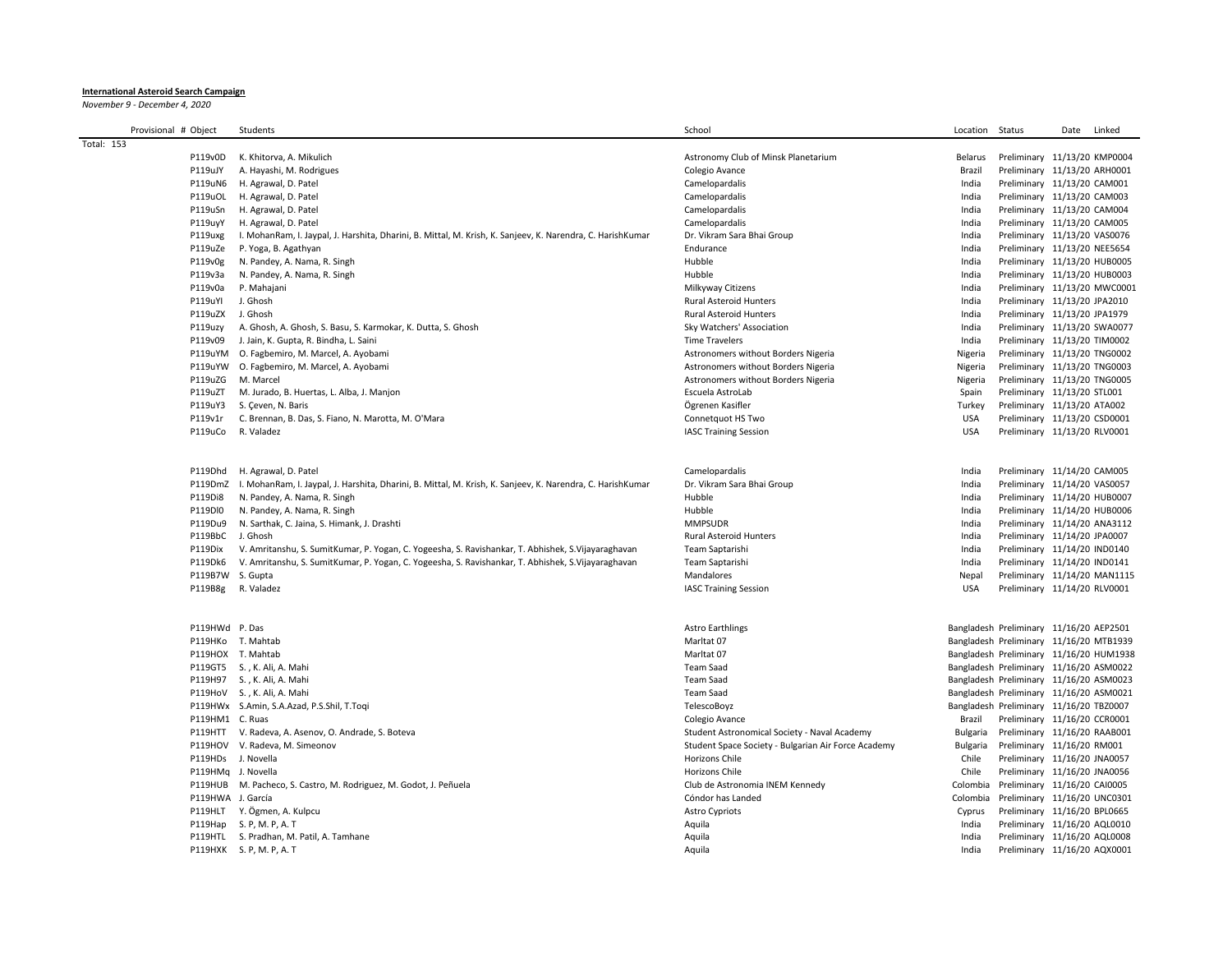| P119Gjj | R. Audichya, G. Paliwal, K. Sahoo, M. Kalal                                           | Asteroids of Anthony                                    | India       | Preliminary 11/16/20 SAS0015 |
|---------|---------------------------------------------------------------------------------------|---------------------------------------------------------|-------------|------------------------------|
| P119HXx | P. Gupta, S. Bhadani, S. Rawat                                                        | Astroworld                                              | India       | Preliminary 11/16/20 PRI0002 |
| P119GPc | H. Agrawal, D. Patel                                                                  | Camelopardalis                                          | India       | Preliminary 11/16/20 CAM011  |
| P119GVx | H. Agrawal, D. Patel                                                                  | Camelopardalis                                          | India       | Preliminary 11/16/20 CAM006  |
| P119H3d | H. Agrawal, D. Patel                                                                  | Camelopardalis                                          | India       | Preliminary 11/16/20 CAM009  |
| P119H3z | H. Agrawal, D. Patel                                                                  | Camelopardalis                                          | India       | Preliminary 11/16/20 CAM015  |
| P119H8V | H. Agrawal, D. Patel                                                                  | Camelopardalis                                          | India       | Preliminary 11/16/20 CAM010  |
| P119Hpa | H. Agrawal, D. Patel                                                                  | Camelopardalis                                          | India       | Preliminary 11/16/20 CAM008  |
| P119HGa | B. Teja, T. Lahn, B. sunil, Vanjinathan.A, Shraddha.G, Yogini.P, Ashish.K, Rajlaxmi.M | <b>Celestial Detectives</b>                             | India       | Preliminary 11/16/20 CSD1317 |
| P119HBY | P. Yoga, B. Agathyan                                                                  | Endurance                                               | India       | Preliminary 11/16/20 UIO0707 |
| P119HUg | P. Yoga, B. Agathyan                                                                  | Endurance                                               | India       | Preliminary 11/16/20 TOM2379 |
| P119HX3 | P. Yoga, B. Agathyan                                                                  | Endurance                                               | India       | Preliminary 11/16/20 GAL1234 |
| P119HYT | P. Yoga, B. Agathyan                                                                  | Endurance                                               | India       | Preliminary 11/16/20 ETT7301 |
| P119H6r | N. Pandey, A. Nama, R. Singh, S. Soni, S. Sharma                                      | Hubble                                                  | India       | Preliminary 11/16/20 HUB0012 |
| P119HLz | N. Pandey, A. Nama, R. Singh                                                          | Hubble                                                  | India       | Preliminary 11/16/20 HUB0009 |
| P119HOh | N. Pandey, A. Nama, R. Singh, S. Soni, S. Sharma                                      | Hubble                                                  | India       | Preliminary 11/16/20 HUB0013 |
| P119HWc | N. Pandey, A. Nama, R. Singh, S. Soni, S. Sharma                                      | Hubble                                                  | India       | Preliminary 11/16/20 HUB0014 |
| P119HYg | D. Patel                                                                              | M.G. Science Institute                                  | India       | Preliminary 11/16/20 DDP003  |
| P119H6I | S. NSugumar, D. Sunil, S. Gouthamei, V. Amritanshu, D. Mitali, A. Rohan               | Mars India Observatory                                  | India       | Preliminary 11/16/20 MIO0255 |
| P119Ha7 | P. Mahajani                                                                           | Milkyway Citizens                                       | India       | Preliminary 11/16/20 MWC0004 |
| P119HLV | P. Mahajani                                                                           | Milkyway Citizens                                       | India       | Preliminary 11/16/20 MWC0002 |
| P119HXD | P. Mahajani                                                                           | Milkyway Citizens                                       | India       | Preliminary 11/16/20 MWC0006 |
| P119HVY | A. Mishra, S. Sudugu, Veeresh.S.Hiremath                                              | Perseverence                                            | India       | Preliminary 11/16/20 PER0004 |
|         | P119HWo E.Thamizhanbu, S.Jayachandhran                                                | Pointillist                                             | India       | Preliminary 11/16/20 JTS2902 |
| P119HWZ | K. Vaibhav, K. Bhuvaneswari, V. Sharmila, A. Aswini, N. Saraswathi                    | Vaibhav Asteroid SE                                     | India       | Preliminary 11/16/20 VAS0002 |
| P119H49 | S.Seyedhatami, M.Naderifard, M.Zarei, N.Ghasemi, S.Vahedi, V. Shahab, S.H.Aledavod    | Afaghrahbar Azarbaijan                                  | Iran        | Preliminary 11/16/20 ARA0008 |
|         | P119HMe Z. Pezeshkinejad, M. Sohrabi, A. Mohebi, A. Omani                             | Shiraz Astronomy Society 1                              | Iran        | Preliminary 11/16/20 SAS1501 |
| P119HXA | Z. Pezeshkinejad, M. Sohrabi, A. Mohebi, A. Omani                                     | Shiraz Astronomy Society 1                              | Iran        | Preliminary 11/16/20 SAS1601 |
| P119GGY | M. Gholami, B. Kohzadi, M. Hemmati, F. Mousavi, F. Nazarpour                          | Shiraz Astronomy Society 2                              | Iran        | Preliminary 11/16/20 SHA0302 |
| P119HWy | M. Gholami, B. Kohzadi, M. Hemmati, F. Mousavi, F. Nazarpour                          | Shiraz Astronomy Society 2                              | Iran        | Preliminary 11/16/20 SHA0301 |
| P119HE4 | L. D'Avino, A. Catapano, M. Corbisiero, G. Ruggiero                                   | AstroCampania-OASDG R01                                 | Italy       | Preliminary 11/16/20 AC56002 |
| P119HQd | L. D'Avino, A. Catapano, M. Corbisiero, G. Ruggiero                                   | AstroCampania-OASDG R01                                 | Italy       | Preliminary 11/16/20 AC56001 |
|         | P119HWF F. Emralino, J. Perez                                                         | Philippine Science High School CALABARZON Region Campus | Philippines | Preliminary 11/16/20 CBZ4102 |
|         | P119HWe M. Jurado, B. Huertas, L. Alba, J. Jiménez                                    | Escuela AstroLab                                        | Spain       | Preliminary 11/16/20 STL006  |
| P119HZj | M. Jurado, B. Huertas, L. Alba, J. Jiménez                                            | Escuela AstroLab                                        | Spain       | Preliminary 11/16/20 STL007  |
| P119HOf | M. Dimas                                                                              | <b>IES Cabo Blanco</b>                                  | Spain       | Preliminary 11/16/20 CAB0013 |
| P119HMg | E. Kocer, S. Kocer, M. Kocer                                                          | <b>KOCER</b>                                            | Turkey      | Preliminary 11/16/20 SEM0101 |
| P119H0x | S. Çeven, N. Baris                                                                    | Ögrenen Kasifler                                        | Turkey      | Preliminary 11/16/20 ATA1923 |
| P119HES | S. Çeven, N. Baris                                                                    | Ögrenen Kasifler                                        | Turkey      | Preliminary 11/16/20 ATA007  |
| P119HPX | S. Çeven, N. Baris                                                                    | Ögrenen Kasifler                                        | Turkey      | Preliminary 11/16/20 ATA008  |
| P119HK2 | O. Mala, V. Mala, N. Skoryk                                                           | Kovtuny Educational Complex Zolotonosha District        | Ukraine     | Preliminary 11/16/20 KOV0077 |
| P119HXj | O. Mala, V. Mala, N. Skoryk                                                           | Kovtuny Educational Complex Zolotonosha District        | Ukraine     | Preliminary 11/16/20 KOV0076 |
| P119HNJ | V. Basa, C. Brown, B. Dubinsky, S. Graham, M. Nawaz                                   | Connetquot HS One                                       | <b>USA</b>  | Preliminary 11/16/20 CSD0003 |
| P119HVC | V. Basa, B. Dubinsky, M. Nawaz, V. Otero, T. Oz                                       | Connetquot HS One                                       | <b>USA</b>  | Preliminary 11/16/20 CSD0002 |
|         | P119HWM V. Basa, C. Brown, B. Dubinsky, S. Graham, M. Nawaz                           | Connetquot HS One                                       | <b>USA</b>  | Preliminary 11/16/20 CSD0004 |
| P119HFC | B. Senson                                                                             | James Madison Memorial High School - Team 2             | <b>USA</b>  | Preliminary 11/16/20 JMM2302 |
| P119HVd | <b>B.</b> Senson                                                                      | James Madison Memorial High School - Team 3             | <b>USA</b>  | Preliminary 11/16/20 JMM3301 |
| P119HBK | V. Grossi, B. Young, M. Hotka                                                         | Route 66 Rocks                                          | <b>USA</b>  | Preliminary 11/16/20 MAH737  |
| P119HLL | V. Grossi, B. Young, M. Hotka                                                         | Route 66 Rocks                                          | <b>USA</b>  | Preliminary 11/16/20 MAH734  |
| P119HNp | V. Grossi, B. Young, M. Hotka                                                         | Route 66 Rocks                                          | <b>USA</b>  | Preliminary 11/16/20 MAH735  |
| P119HPs | V. Grossi, B. Young, M. Hotka                                                         | Route 66 Rocks                                          | <b>USA</b>  | Preliminary 11/16/20 BY1121E |
| P119HFR | D. Crowson, J. Philpot                                                                | Space Rock Hounds                                       | <b>USA</b>  | Preliminary 11/16/20 SRH0550 |
| P119HSJ | D. Crowson, J. Philpot                                                                | Space Rock Hounds                                       | <b>USA</b>  | Preliminary 11/16/20 SRH0549 |
| P119HVu | D. Crowson, J. Philpot                                                                | Space Rock Hounds                                       | <b>USA</b>  | Preliminary 11/16/20 SRH0553 |
|         |                                                                                       |                                                         |             |                              |

P119Unh P. Das **Astro Earthlings** Astro Earthlings **Bangladesh Preliminary 11/19/20 AEP0003** P119Uos P. Das Sangladesh Preliminary 11/19/20 AEP0002 P119U1R R. Mahmud Marltat 07 Marltat 07 Marltat 07 Marltat 07 Bangladesh Preliminary 11/19/20 ROK3056